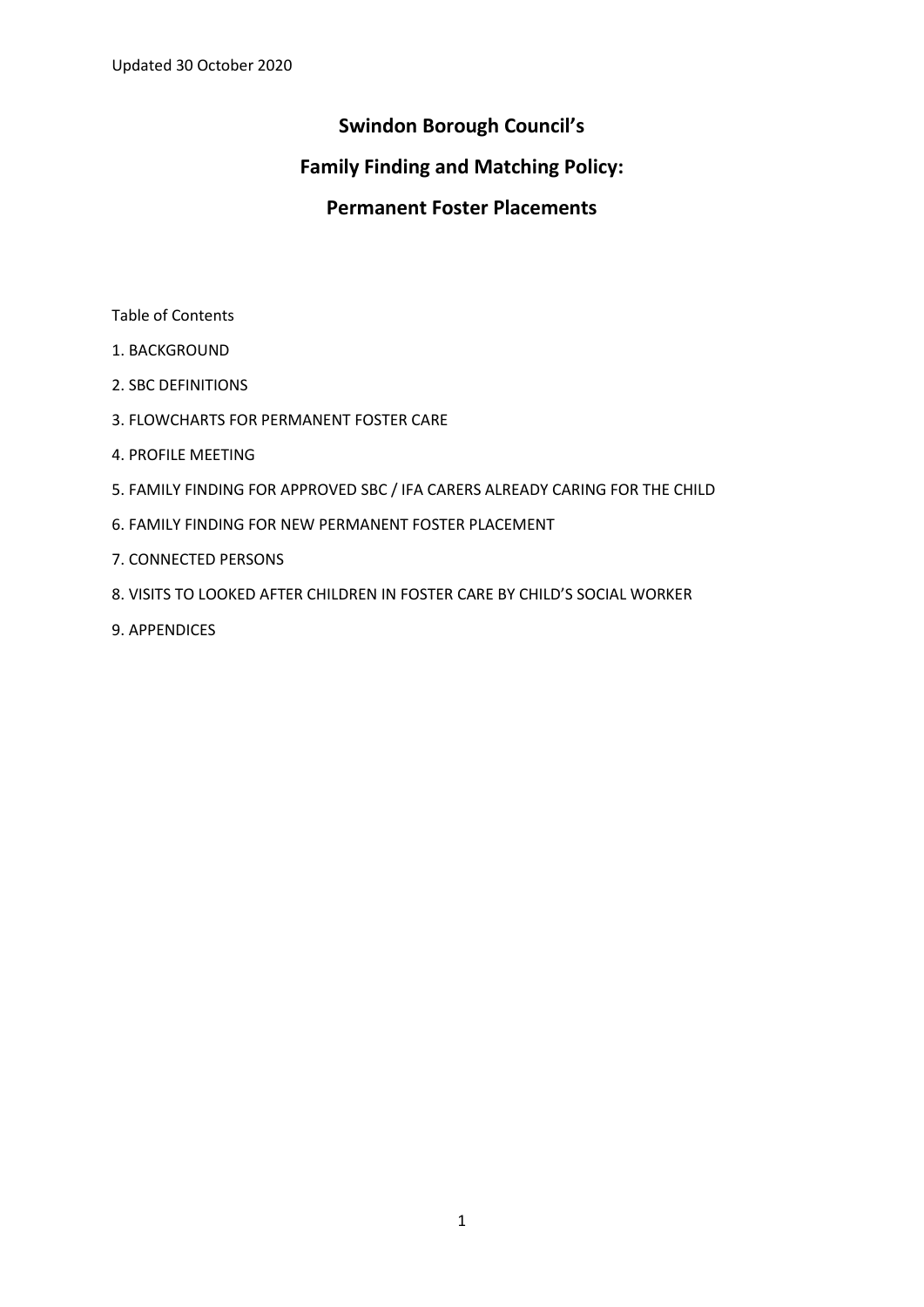# **Family Finding and Matching Policy: Permanent Fostering Placements**

This policy is supplemental to 'Swindon Borough Council Children in Care Permanence Planning Guidance'. It defines the decision-making processes and procedures for permanent / long-term foster placements, sets out the Family Finding procedure, and clarifies the difference between Permanent Fostering Placements, and Placements until Independence.

# **1. Background**

Department for Education (DfE) guidance on the Children Act 1989 sets out the following definition of what permanence should offer a child:

*'A sense of security, continuity, commitment and identity … a secure, stable and loving family to support them through childhood and beyond'.*

Put simply, permanence means an enduring long-term commitment and stable family experience that enables the child to put down roots and creates a foundation for belonging. Permanence can be provided by the child's parents or other relatives, other connected people, foster carers, Special Guardians or adopters.

The Children Act 1989 guidance and regulations Vol 2: care planning, placement and case review June 2015, states, "for those children who remain looked-after, an important route to permanence is long-term foster care."

### **2. SBC Definitions**

### *Placement until Independence:*

Placement until Independence refers to a placement in which a child may have remained for some time (perhaps due to attempts at rehabilitation or court processes), and where it has been agreed the child will remain for the foreseeable future. However, the child's placement has not been assessed and agreed as permanent through a formal matching process or by recommendation of the Swindon Borough Council's Foster Panel.

This placement status is applicable to young people over the age of 14, who may have entered the care system in adolescence, and who may retain strong links with their birth family and not want to make a formal commitment to their foster family.

Where a child/young person is aged 15 or older his/her placement will be deemed to be a Placement until Independence (usually providing task-centred care focused on preparation for independence), and will not require approval as a long-term fostering arrangement.

Young people whose placement falls into the category of Placement until Independence must have this plan confirmed by a Permanency Planning Meeting, and ratified by the IRO in their Statutory CLA Review. A Management Decision, completed by the child/ carers respective team manager, should be placed on the child and carer's file.

The Management Decisions should record frequency of the young person's Social Worker Statutory visits, CLA Reviews, delegated authority and agreed package of support, if required.

Should the young person wish to remain in placement after their 18th birthday, SBC Staying Put policy will fully apply.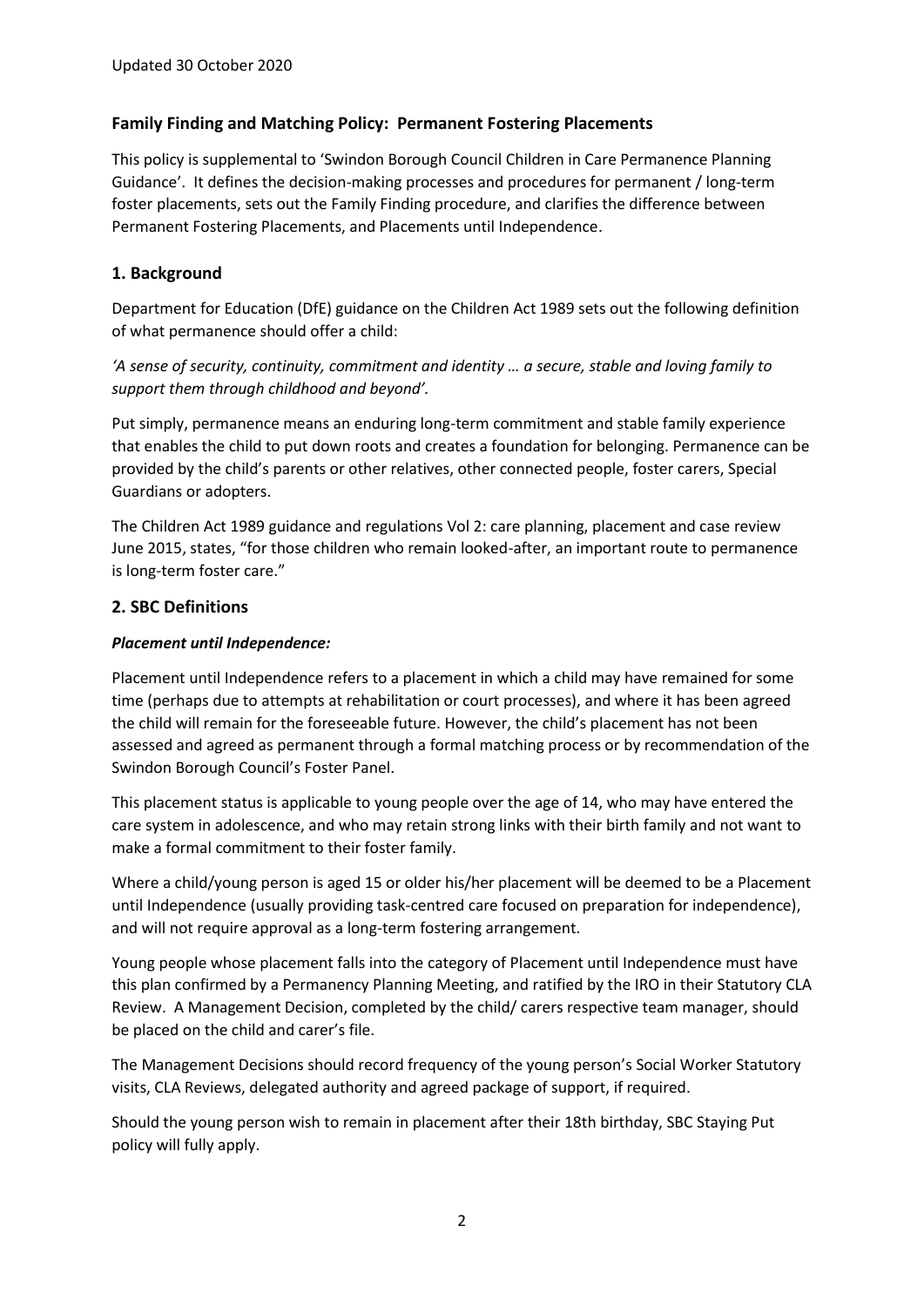### *Permanent Fostering placement:*

A permanent fostering placement is one which has been assessed and formally agreed as permanent, following a formal matching process, including a recommendation by Swindon Borough Council's Foster Panel, and agreement of this recommendation by Agency Decision Maker.

Such placements are matched, based on the child's needs, as measured against the skills, aptitudes and ability of the carers to meet these. It is expected that the child will remain in that permanent foster placement up to the age of 18; permanent foster carers are expected to have an enduring commitment to the young person into adulthood. This is likely to include a Staying Put arrangement. The carer's commitment is expected to continue after the young person has achieved independent living arrangements, similar to that of a birth child.

Carers identified as suitable to meet the permanent needs of the child may be the current shortterm placement, or a new placement identified for the child as the result of a Family Finding exercise.

The process for achieving a permanent placement is summarised in the flow charts for permanent foster care (see Section 3 below).

### *Family Finder (Fostering):*

In situations where the child / young person's current placement is not able or suited to provide permanence, and where the care plan for the child is permanent fostering, the Family Finder (Fostering) will work in partnership with the child/young person's social worker to:

- Identify the child/young person's placement needs and draw up the written matching criteria (consulting other relevant professionals as necessary e.g., Health, Education, CAMHS, Probation etc.); ensuring that separate criteria are drawn up for each child/young person in a sibling group, even if being placed together;
- Assess the child/young person's readiness for family life, in a permanent, substitute family;
- Draw up a profile to be used for family finding;
- Arrange for professional photos to be taken and a DVD produced, where appropriate (suitable to be used for family finding);
- Pursue a wide range of family finding initiatives, aimed at identifying suitable permanent foster carers for the child within a timescale appropriate to the needs of the child.

Specific Family Finding initiatives may include:

- Exploring the availability of suitable carers within SBC's approved carers;
- Initiating a placement search with Independent Fostering Providers, where in-house options are not available or suitable
- Featuring children at national family finding forums and on specific family finding websites where appropriate;
- Specific child-focussed family finding initiatives using the local and/or national press.
- Undertaking preliminary analysis of reports regarding foster carers available for consideration, and discussing possible matching issues with the potential carers' SSW and the child/young person's social worker.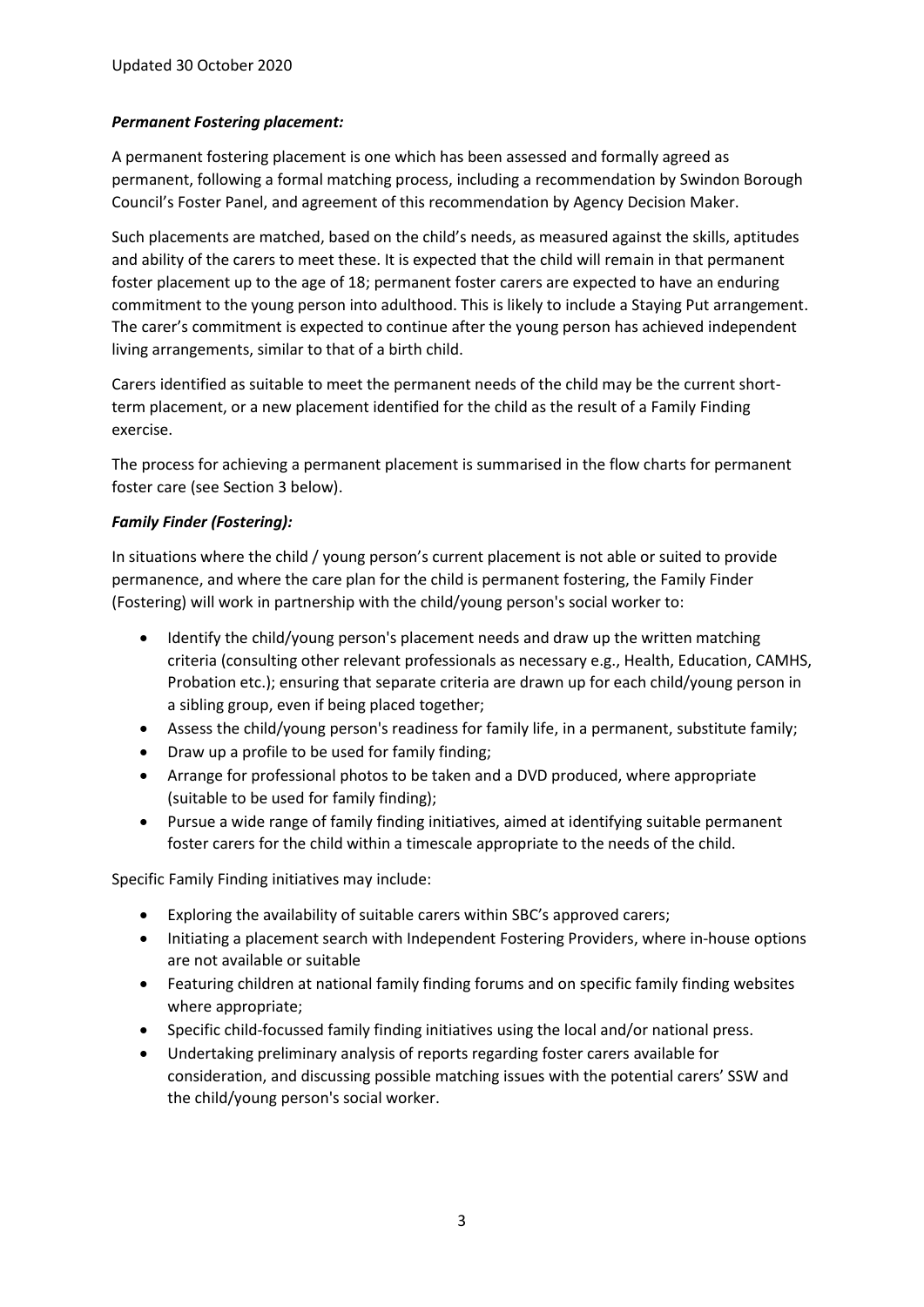Updated 30 October 2020

### **3. Flowcharts for Permanent Foster Care**

#### *3.1 Process Selection Flowchart*

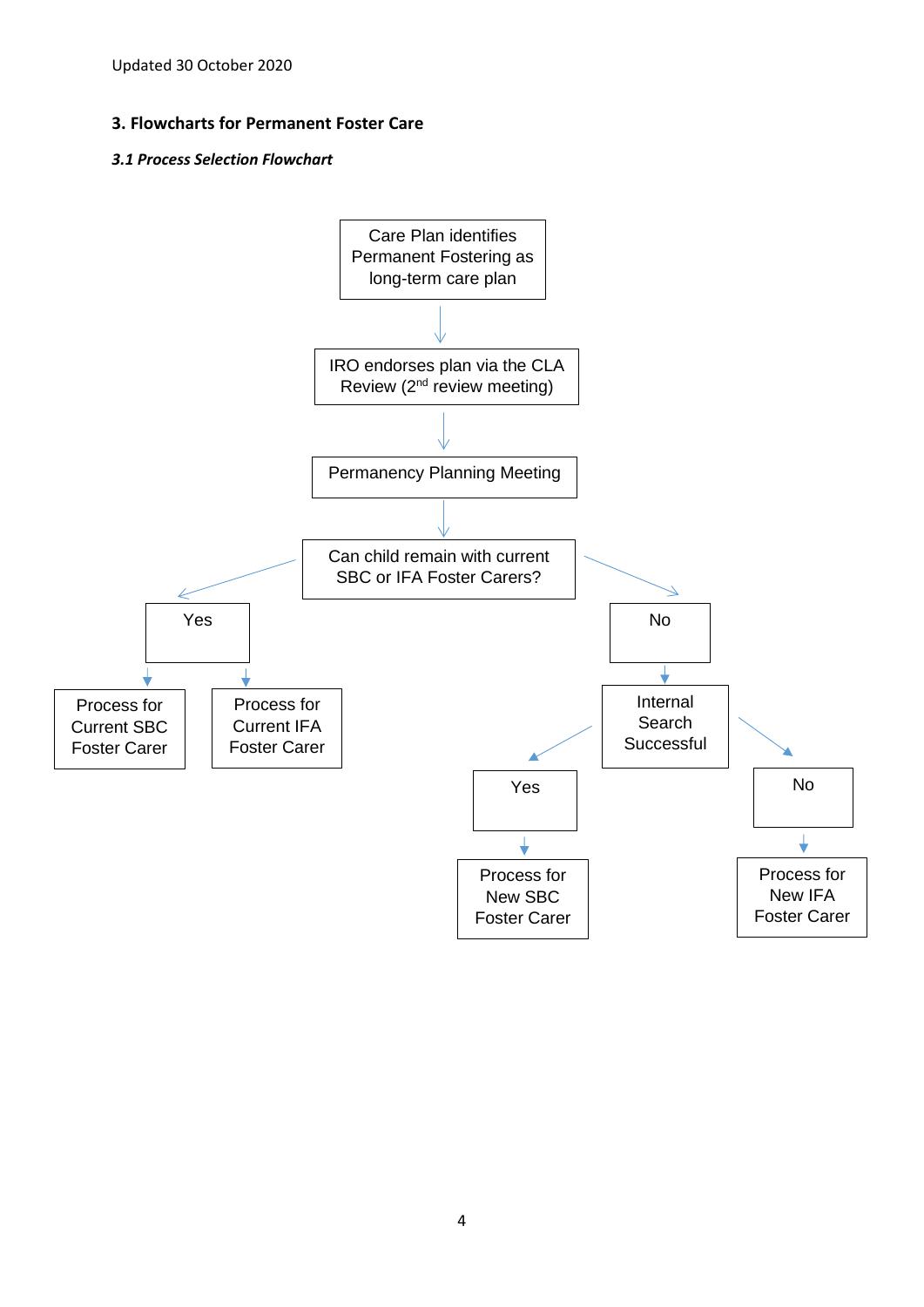#### **3.2 Pathways to Permanent Fostering - Flowcharts**

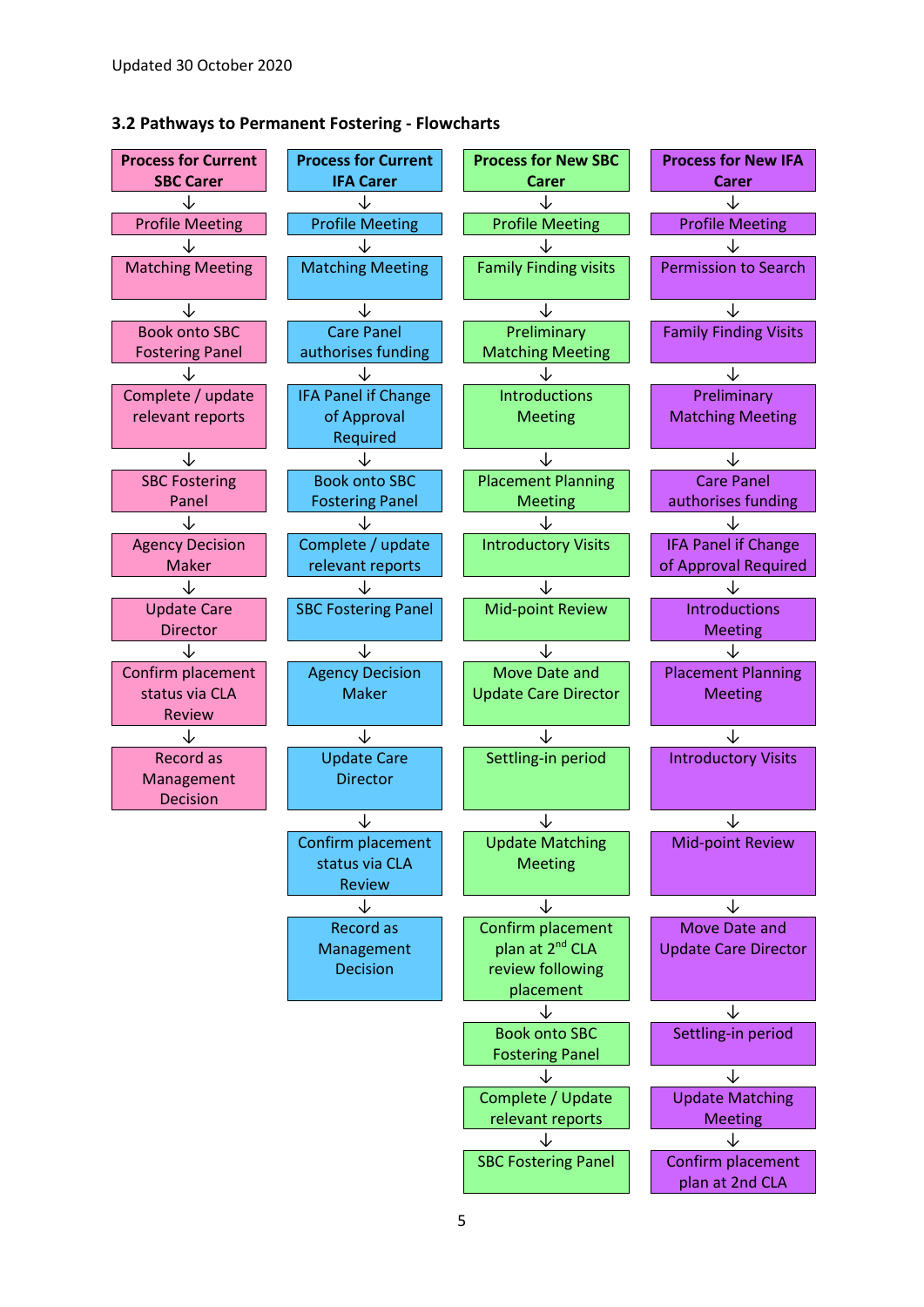

# **4. Family finding Process for Permanent Foster Care**

The child's Social Worker should inform both the Fostering ATM and Advanced Social Worker (Family Finder) that the child's Permanence Planning meeting has agreed and documented a permanence plan, of permanent foster care. The minutes of the permanency planning meeting should be forwarded to the Family Finder and Fostering ATM, alongside a 'Family Finding Referral Form – Permanent Fostering' (Appendix 1).

The Family Finder will then co-ordinate a Profile meeting. The Profile meeting must be chaired, wherever possible, by the Family Finder, or if they are not available a relevant manager. The Child's Social Worker will provide the Family Finder with a list of meeting invitees.

#### **4.1. Profile Meeting**

The Family Finder, Child's Social Worker, Foster Carer, Supervising Social Worker, Residential Worker, Virtual School Team (VST) and any other professional with considerable knowledge of the child/young person should be invited. Consideration should be given to including the young person/birth family, if this is appropriate.

The child's Social Worker should complete four actions prior to the Profile Meeting.

1. Provide evidence in writing that they have consulted and advised the birth parents, or anyone who has parental responsibility, of the plan for permanent foster care, and sought their agreement, in writing, if the child or young person is Section 20.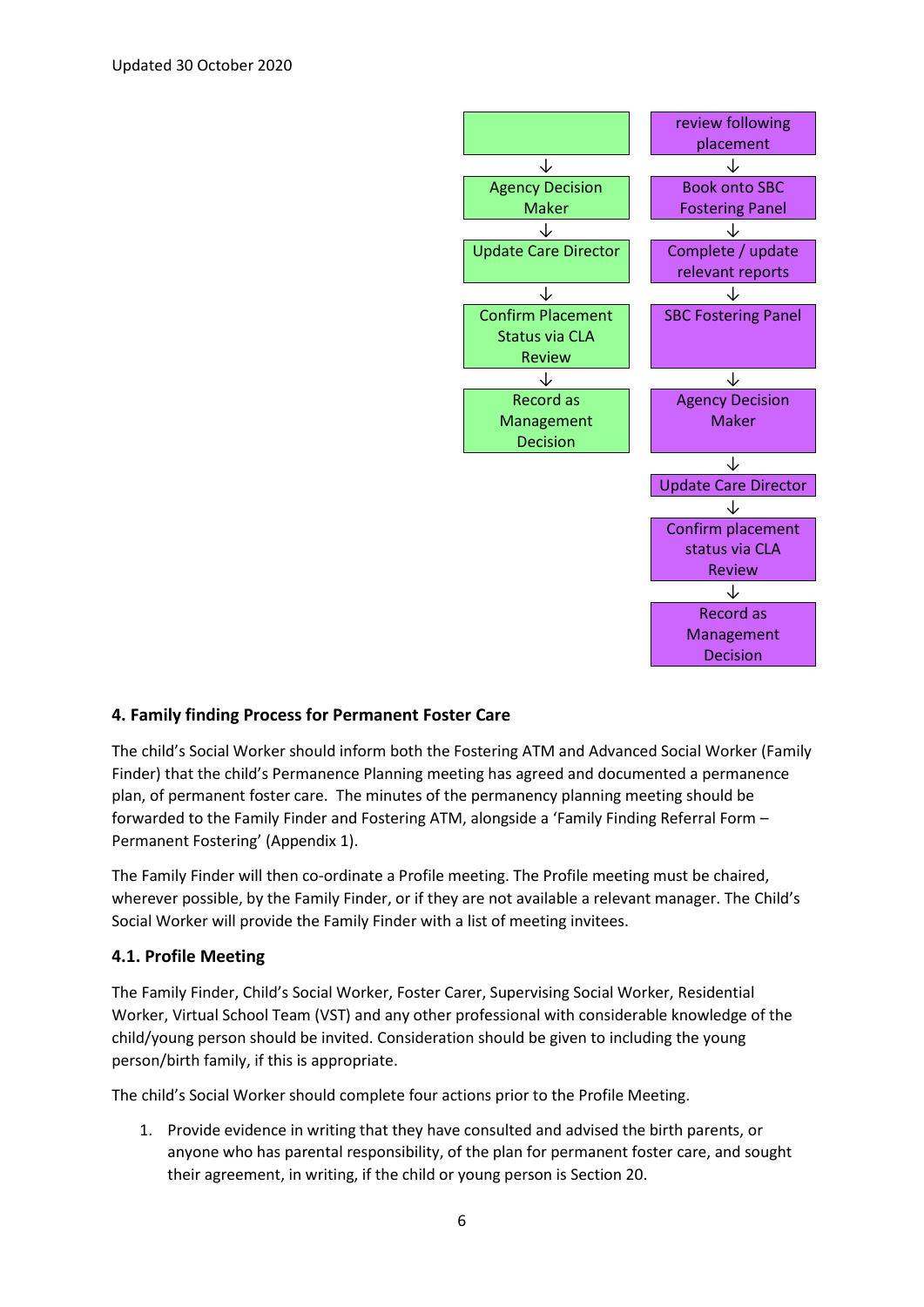- 2. Consult with the child or young person, in an age appropriate manner, to ascertain their views for the meeting. If the child or young person is of sufficient age and understanding, consideration should be given to the Family Finder meeting with them directly and/or for them to attend the Profile meeting.
- 3. Complete all identified sections of the 'Family Finding Referral Form Permanent Fostering' prior to the Profile meeting.
- 4. Provide up-to-date photographs of the child.

See Appendix 1 - 'Family Finding Referral Form – Permanent Fostering'

The meeting will draw up a clear and realistic profile of the child's current and future needs, and a list of the qualities and abilities the future carers will ideally have.

It is important to be focused on the outcome wanted for the child and to be able to support any of the requirements e.g. it is not acceptable to assume all children / young people require heterosexual/same heritage carers. In some cases this will be absolutely appropriate, but not in others.

The child's identified needs in relation to their ethnicity, culture, gender, sexuality, religion and any additional needs arising from a disability should be made clear in the profile.

The Virtual School will be responsible for co-ordinating the educational needs of the child or young person, identifying a school placement and where this is necessary liaison with Special Educational Needs (SEN) Service. This needs to be achieved ahead of any planned move, to ensure adequate provision is available for the child/young person.

It is important that the child/young person's views are sought, to discover what is important to them. This work is the responsibility of the Social Worker but can be undertaken in conjunction with the current carer, with input, if appropriate, from the Family Finder. It should be part of the life story and preparation work.

Every effort should be made to involve the birth family in this process. Where this is not possible, the issues should be recorded, for the child's later understanding.

At the Profile Meeting, agreement should be reached as to how often key personnel will meet to consider progress and incorporate any new information as part of report's action plan.

The Profile Report will be updated after meeting, with any new information by the Family Finder/ Social Worker. From this point forward, there will be differences in procedure dependent upon whether the child / young person is likely to be matched with an existing SBC / IFA foster carer already caring for the child, or whether family finding is needed for an alternative permanent placement.

# **5. Family Finding for Approved SBC/IFA Carers already caring for the child**

If a match is to be taken forward with an existing SBC or existing agreed IFA carer, regardless of how long the child has been in their care, this will need formalising through the Foster Panel. Some carers may find this intrusive but it is important to explain that this is aimed at ensuring the placement is supported and agreed as permanent.

Funding for a permanent foster placement with IFA Carers needs to be agreed and documented on the child's file via Care Panel, in advance of the matching meeting. This is separate to the approval to undertake the IFA search, which resulted in the child being placed with the carer in the first place.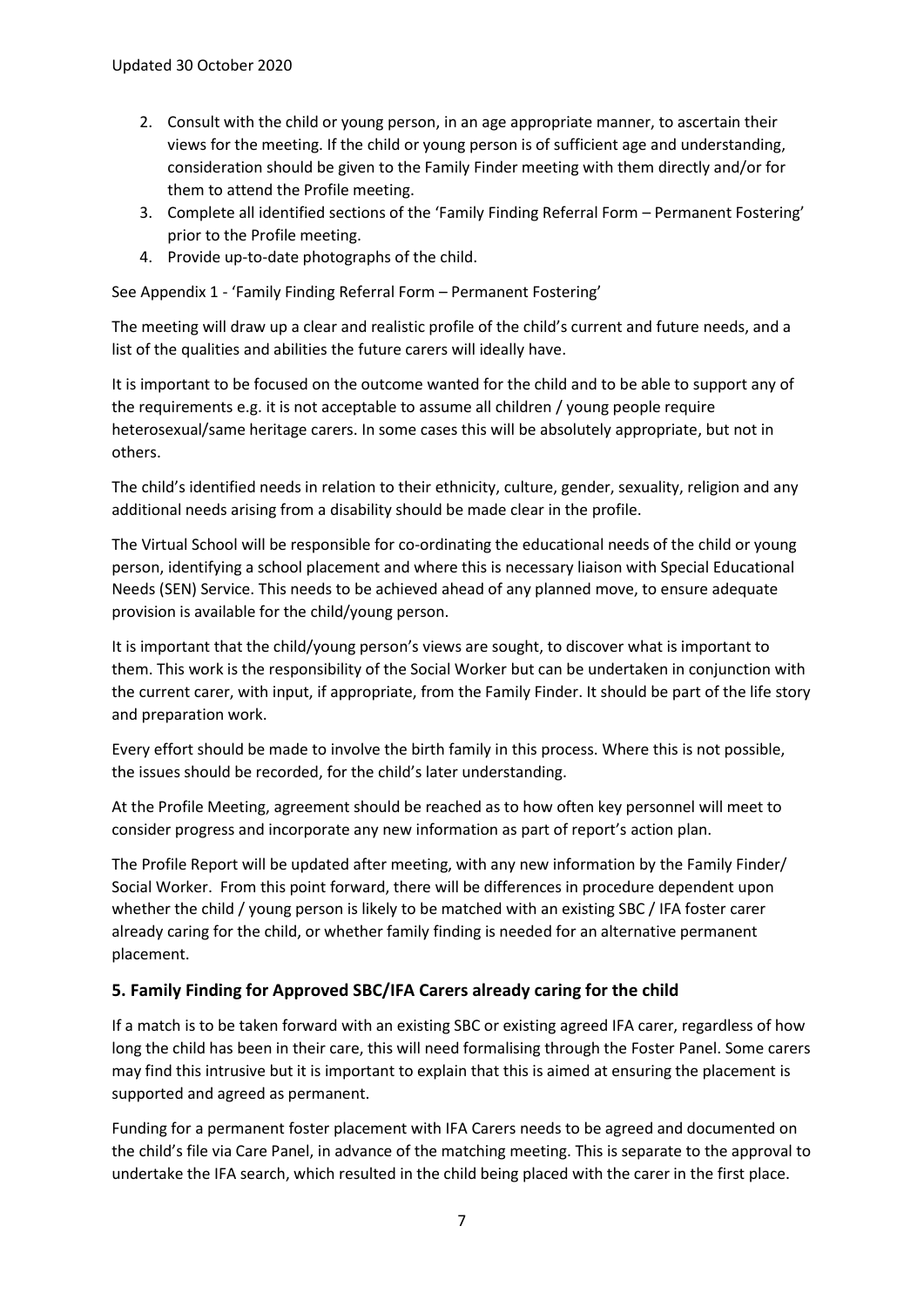The IFA funding authorisation for permanence needs to be evidenced in 'Permanency Fostering Matching Report for Carers'.

Although a permanent foster placement with an existing carer may appear as a foregone conclusion to all concerned, particularly for those children who have been in placement for some time, it is crucial to profile the child first before making a final recommendation and presenting the match to the Foster Panel.

After the Profile meeting the Family Finder should coordinate the Matching meeting, to complete Permanency Fostering Matching Report for Carers .

See Appendix 2 - Permanency Fostering Matching Report for Carers

# **5.1 Matching Meeting**

This meeting should always be chaired by the child's social work manager. Attendees should include the Family Finder, Social Worker, Foster Carers, and Supervising Social Worker as a minimum.

The Permanency Fostering Matching Report for Carers forms the Agenda for the Matching meeting, and should be completed jointly by the Child's Social Worker and carers' Supervising Social Worker. Evidence of IRO endorsement of the proposed match should be included in the report. This should normally be detailed in CLA Chair's Recommendations.

The report should clearly explain why the carers are considered a suitable match for a particular child/young person, and if changes to approval are required.

# **5.2 Foster Carers' approval status**

If SBC Carers are currently only approved as Short Term/Respite Carers/Short Breaks Carers, an Annual Review will need to be undertaken to request Change of Approval to include Permanent, and presented to the Fostering Panel alongside the match for Permanent Fostering.

If IFA Carers are currently only approved as Short Term/Respite or Short Breaks Carers a change of approval to long-term needs to be considered by the IFA's own Foster Panel, and should be confirmed by the Agency Decision Maker for the IFA, prior to the Matching meeting taking place.

If carers are already approved as Long-term or Permanent Foster Carers the Supervising Social Worker should provide a copy of the Carers' latest Foster Carer Annual Review, and a copy of the ADM Decision Sheet confirming their approval status, to the Matching meeting. The chair of the Matching meeting should ensure that the Supervising Social Worker for the Foster Carers provides an update to the meeting since the last Annual Review, especially regarding any outstanding matters from the Foster Panel minutes.

The Supervising Social Worker should also confirm their, and if appropriate their IFA's agreement, to the match.

The Matching meeting, chaired by the child's social work manager, should discuss the capacity of the carer(s) to continue to look after and support the child or young person into adulthood. The meeting should also consider current support needs and how these are going to be met.

This support should be documented in Permanency Fostering Matching Report for Carers Section 5 – 'Support Package Identified'.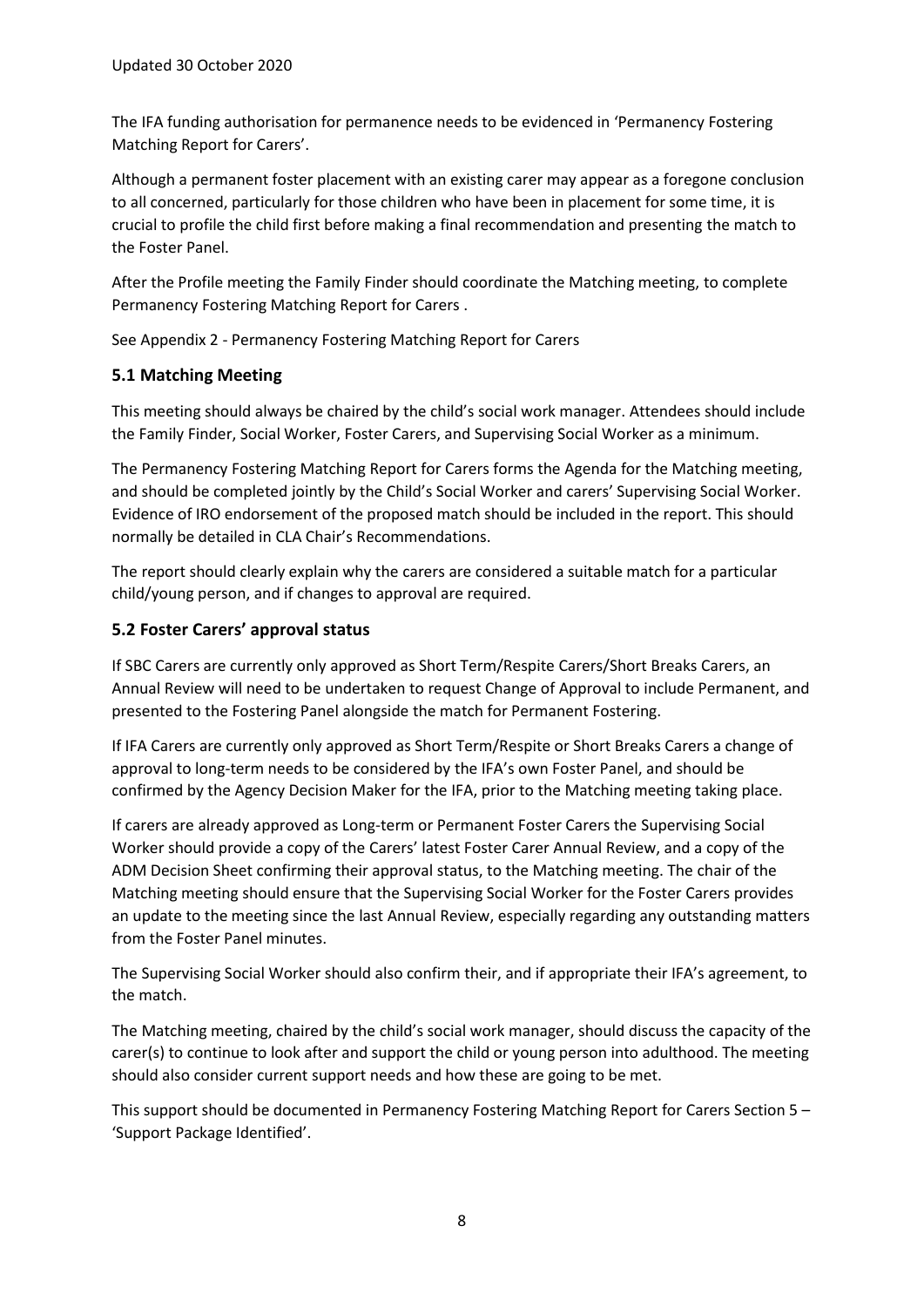It is important from a support point of view that carers clearly understand that if permanently matched, they will continue to have a Supervising Social Worker, and any existing meetings such as CLA reviews will continue to ensure the success and stability of the placement.

In cases where the decision to seek permanent foster carers has been arrived at due to an adoptive family not being available, then application should be made to revoke the Placement Order. Good practice would be to revoke the Placement Order as soon as it becomes apparent that adoption will not be achieved, and in all cases prior to the match for permanent fostering being presented to the Foster Panel. Children who remain subject to Placement Orders are not able to be matched permanently to foster carers, as by nature of their order their care plan remains adoption.

If all are in agreement with recommending the Permanent match to Fostering Panel, the Family Finder should book onto the next available Fostering Panel. Where children are being matched to their current SBC or IFA foster carer, family finder involvement will cease at this point.

### **5.3 Foster Panel Document Checklist: Permanent Fostering**

- Permanency Fostering Matching Report for Carers, on the child and carers file.
- Family Finding Referral Form Permanent Fostering, on child's file.
- Foster Carer's latest Annual Review
- Panel Minutes and ADM Decision Sheet from last Annual Review
- Statutory Assessment for the child / young person

Child's Social Worker, Foster Carer(s) (both if applicable) and Supervising Social Worker are expected to attend Fostering Panel.

The child/young person is encouraged and welcome to attend, depending upon their age and level of understanding. Where a child chooses not to attend Panel, consideration should be given to how they may be involved in the process i.e. provide something in writing/picture.

#### **5.4 Post-Foster Panel Process**

When the Permanent Match is recommended by the Fostering Panel and agreed by the Agency Decision Maker, the placement is re-designated as Permanent. Letters will be sent to both the carers and to the child/children advising them of the decision.

Where applicable, business support will update SBC Carer's approval on Care Director to permanent as per date in the Agency Decision Maker's letter.

Business Support will monitor and advise the children's Social Work team to also update the child's placement type on the system, from the date of the Agency Decision Maker's letter.

Following the Agency Decision Maker's approval of the permanent match, an updated Placement Planning Meeting must be held to reflect the change in status of the placement to a permanent placement. The child's Social Worker must also complete a new Delegated Authority, to reflect the placement's permanent status. It should be very carefully considered, to ensure children do not miss out on opportunities, and that children are enabled to experience a fulfilled childhood and feel part of their Foster Carer's family.

#### **The child's Social Worker should complete the following actions:**

• Update Care Director to change the designation of the child's placement, from the date of the Agency Decision Maker's letter.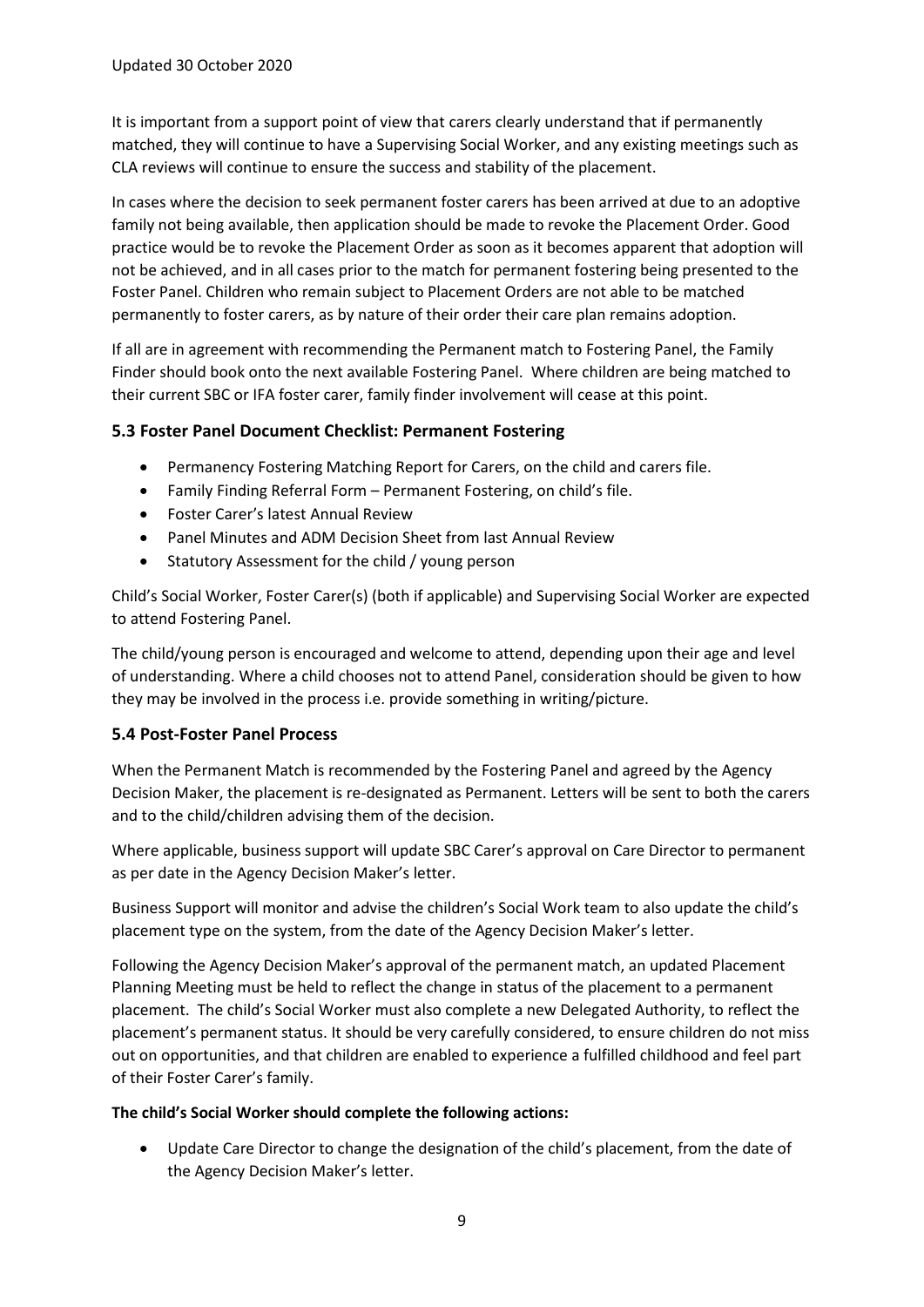- Advise birth family as appropriate, and anyone who has parental responsibility, in writing of the decision.
- Convene updating Placement Planning Meeting and update the Delegated Authority.

### **Further actions**

Changes of frequency in Child's Social Worker Statutory visits and CLA reviews, and any changes in Delegated Authority should be further discussed and agreed at the next CLA review after the Agency Decision Maker's letter.

Any changes should be dated and electronically documented in Care Director as a Management Decision on both the child and carer's file.

# **6. Family Finding for New Permanent Foster Placement**

If a child cannot remain with the current carer, the Social Worker should contact the Fostering Team Manager for a Family Finder to find a new placement.

### **6.1 Profile Meeting**

The Profile Meeting will be convened and conducted following the procedures outlined under section 4.1. Additionally, the following procedures will apply.

The Family Finder and the child's Social Worker are jointly responsible for ensuring that a proactive and thorough family finding strategy is developed and implemented, to minimise delay.

The Family Finder will ensure that the ATM – Recruitment and Assessment Pod receives a copy of the Profile so that any prospective new applicants can be identified at the earliest opportunity.

The Family Finder will circulate the profile to all Supervising Social Workers in the Fostering Team. Any potential in-house placements will be identified and discussed at the Supervision and Support Pod Meeting.

If it is possible to identify a potential match, the Form F and latest Annual Review and Panel minutes should be read by the Family Finder and Child's Social Worker. The Child's Profile will be considered by the prospective carer's Supervising Social Worker.

If there is more than one possible match identified, a short list will be drawn up. The Social Worker, Family Finder and where appropriate the carer and other workers who attended the Profiling meeting, will take part in this. It is good practice for a short-listing meeting to be chaired by the child's social work manager - to provide a degree of objective oversight to the process, and to fulfil a quality assurance role in ensuring that all relevant information has been provided about the prospective carers and the child.

All internal vacancies should be considered by the Family Finder. The reasons for discounting any potential matches must be clear and available to the Social Worker and Team Managers.

The aim is to match children/young people with foster carers who best meet their needs. Wherever possible this will be with a family which:

- Reflects their ethnic origin, cultural background, religion and language
- Allows them to live with brothers and sisters unless this is contrary to the care plan
- Meets the child's identified needs and promotes positive outcomes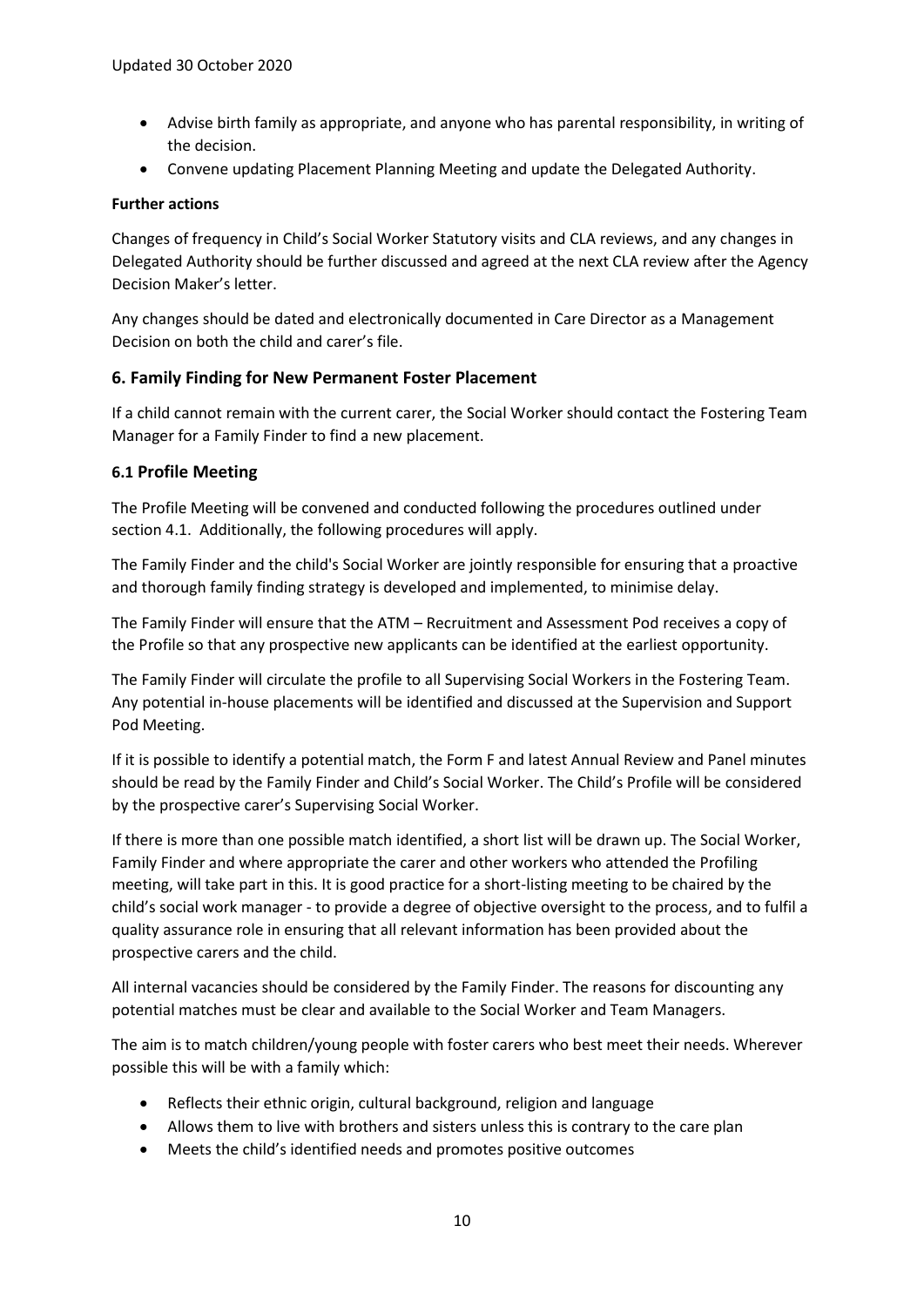Where a child or young person cannot be matched with a family which reflects the above, every effort to find an alternative family will be made, to secure a permanent foster placement for the child.

# **6.2 Family Finding Visits**

If an identified placement seems viable, the Social Worker and Family Finder will visit the identified potential family to share more details about the child. It is expected that the carer's Supervising Social Worker would also be present.

If it is decided not to proceed with the possible match at the conclusion of this visit, the process should be repeated until a suitable match is identified.

If this visit is successful and all involved still wish to proceed with the potential match, then a second visit should be undertaken by the Social Worker with the child's Foster Carer.

Following the visits to the prospective carers, if the match is considered appropriate a formal matching meeting will take place, which the Family Finder will coordinate.

In some cases, it may be difficult to identify a family as a good match for the child. In these circumstances a meeting may be arranged, chaired by the child's social work manager and involving the child's Social Worker and the relevant Supervising Social Workers, to look at issues.

If it is agreed there are no suitable in-house Carers, the Family Finder / Social Worker will need to advise Team Managers and widen the search.

Permission for an IFA search must be given in writing from Care Panel.

If specific advertising is required for the young person a Profile/advert should be drawn up. This should be approved by the child's Social Worker and their Manager. If external costs are involved, this needs to be authorised by the child's Social Worker's Team Manager.

The Family Finder / Social Worker will provide full details to the Placements team, who will undertake an IFA search.

Once an external search has been completed and offers are available, the Family Finder and Social Worker will review Form Fs, Annual Reviews, and Panel minutes for prospective carers, draw up a short list and agree which carers to visit, following the guidelines noted above for in-house carers.

Once a potential match has been identified, agreement to fund an IFA permanent match must be gained in writing via Care Panel, and documented on the child's file, prior to the Matching meeting and recommendation to Fostering Panel.

This is separate approval from permission to undertake an IFA search. The IFA Funding authorisation needs to be evidenced in Permanency Fostering Matching Report for Carers.

If IFA Carers are currently only approved as Short Term/Respite or Short Breaks Carers a change of approval to long-term needs to be considered by the IFA's own Foster Panel, and should be confirmed by the IFA Agency Decision Maker prior to the Matching meeting taking place.

# **6.3 Matching Meeting**

The Family Finder should coordinate the Matching meeting, following the guidelines noted in sections 5.1 and 5.2.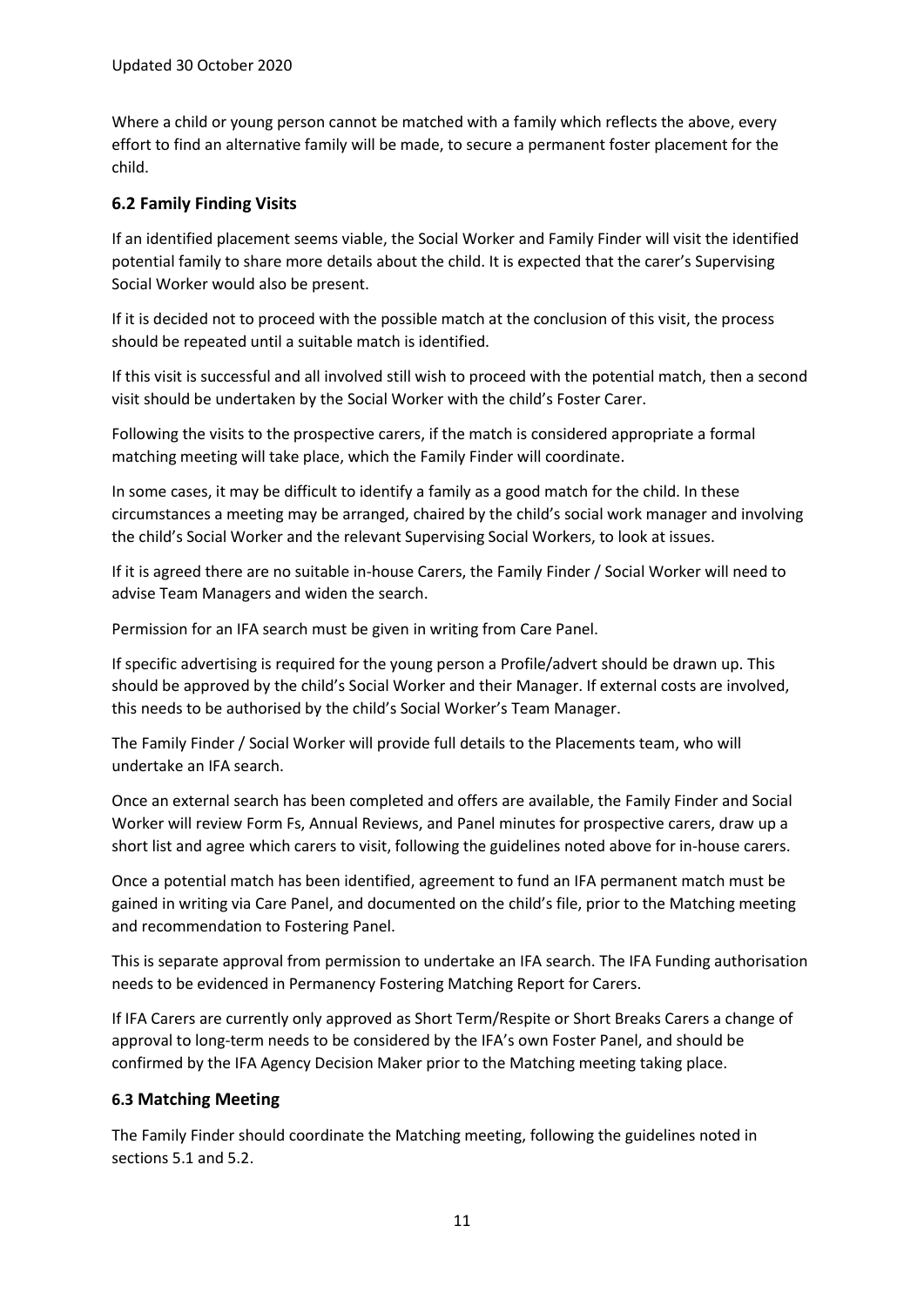As an additional point of consideration, prior to the meeting invitations being issued, consideration should be given to whether both sets of carers will attend all of the meeting. It will usually be more sensitive for existing Carers to attend only part of the meeting, to ensure confidentiality of prospective Carers.

Following the meeting, if all are in agreement with recommending a preliminary long-term match, planning should progress to the next stage.

### **6.4 Introductions Meeting**

Every child or young person has the right to be prepared sensitively and thoroughly for a foster placement. This will include ensuring that a copy of the Children and Young People's Guide to Fostering is given and that they are supported in reading and understanding this. The level of the young person's understanding should be recorded.

The child's Social Worker, current carers and prospective carers and their Supervising Social Workers, Family Finder, VST and other relevant professionals will meet to plan a programme of introductions. The meeting will also consider any contact arrangements, and plan for the new carers to meet birth family members, if appropriate. It is the Child's Social Worker's responsibility to prepare the child for the move.

A date for the Placement Planning Meeting will also be agreed at this stage, before the introductions start.

An introductions plan should be made that looks at the practical arrangements to help the child / young person learn about their new placement and assist the new carers to learn about the child's routines, likes and dislikes and how best to help the child / young person transfer to his / her new placement.

Within the introductions process the following principles will be upheld:

- Child's Social Worker should be present when the child meets their new foster family for the first time. This meeting will normally be held at the current Foster Carer's house.
- When the child/ren visit their new home for the first time they need to be accompanied by their Foster Carers and/or Social Worker.
- The exact length of introductions will vary depending on each child's individual needs.
- Either on the first or second day of the introductions the Supervising Social Worker will contact the Foster Carers to check that they remain confident that the match is right for them and that they are able to meet the immediate and long-term needs of the child/young person.
- The child's Social Worker/Family Finder will remain in regular contact with all to ensure that the introductions are proceeding at a pace that meets the child's needs.

#### **6.5 Mid-point review**

Mid-way through the introductions a Mid-Point Review meeting will be held to assess how the introductions are going. This meeting will consider the views of all parties; regular contact will have been maintained with everyone by the Social worker/Family Finder throughout the introductions.

The meeting will:

- review progress
- check whether pace of introductions is appropriate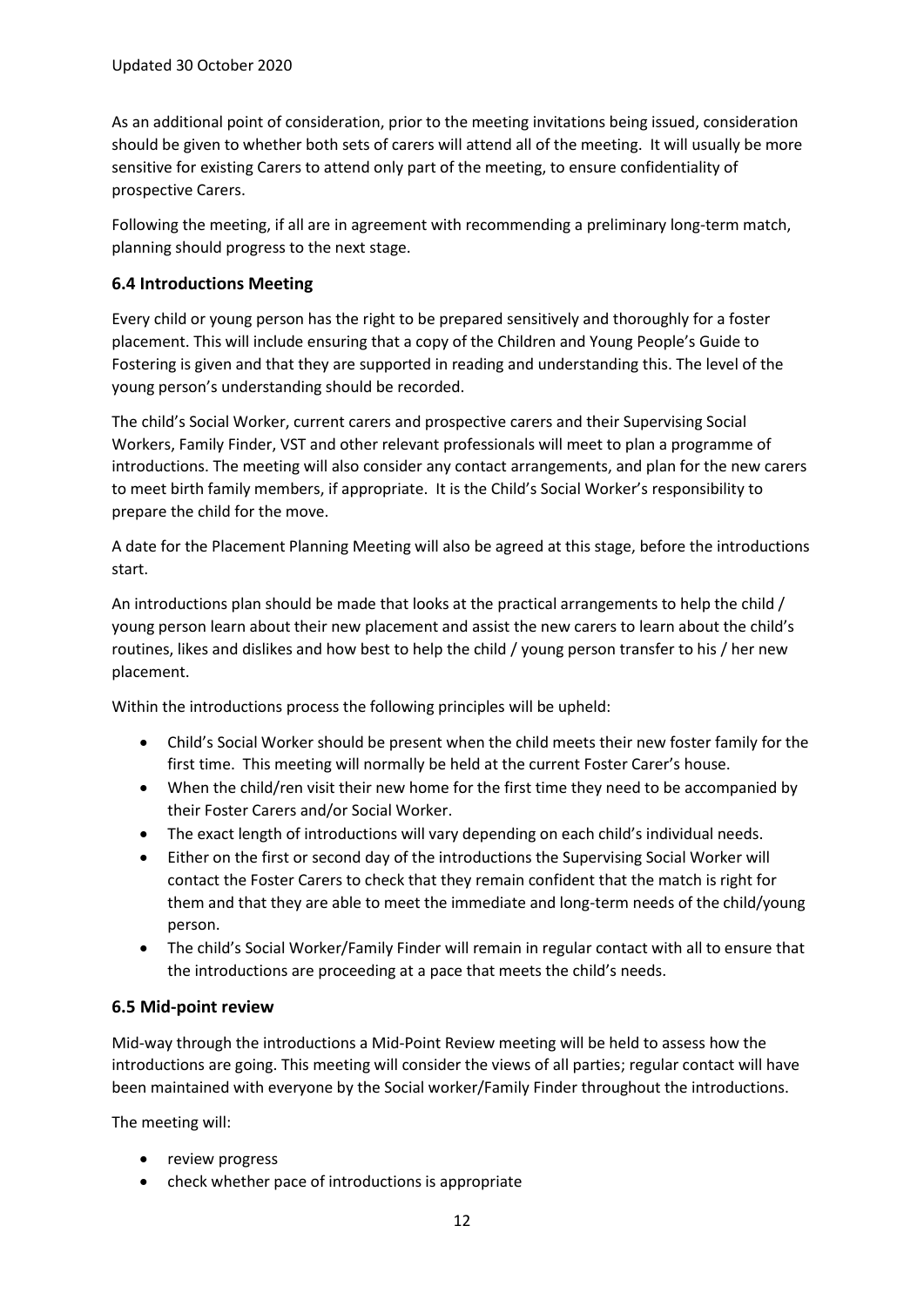• assess impact on the child/young person and on the new family

It is essential that any party is able to voice doubts or concerns at this stage.

The Mid-point review will confirm the move date.

### **6.6 Placement Planning Meeting**

A Placement Planning Meeting must be held prior to child moving.

Delegated Authority should be carefully considered to ensure children do not miss out on opportunities that enable them to experience a fulfilled childhood and feel part of their foster Carer's family.

The child's Social Worker must provide all relevant paperwork e.g. CLA forms, including medical consent, to the new carer, before the placement commences.

The Child's Social worker will notify Placements Team of the Move Day, and ensure placement is recorded on Care Director.

The child's Social Worker must visit within 1 week of placement.

A Statutory CLA Review is required within 20 working days of the placement.

The support plan must be reviewed regularly at least as part of the statutory review or more frequently if necessary, and amended as required in order to enhance the stability of the placement.

Once a placement has been made, the role of the Family Finder will cease.

# **6.7 Settling-in Period**

Following the move date, the child(ren) and foster carers will be supported through a settling-in period, during which time they will be in regular contact with the child's social worker and supervising social worker. Any issues or concerns related to placement will be explored via supervision visits to the carers, and statutory visits to the child. If additional support needs are identified, the foster carers, child's social worker, and supervising social worker will meet to explore these and agree a plan.

# **6.8 Confirmation of Plan for Long-term Match**

Following a settling-in period and prior to the  $2^{nd}$  CLA Review following placement, an update Matching Meeting will be convened. This meeting should be chaired by the child's social work manager. Attendees should include the Family Finder, Social Worker, new Foster Carers, and Supervising Social Worker as a minimum.

The purpose of this meeting will be to review the previously-completed matching report, and identify any changes or gaps identified since the time of the children's placement. The matching meeting should review the capacity of the carer(s) to continue to look after and support the child or young person into adulthood. The meeting should also consider whether there have been any changes to the carer(s) or child's support needs since the time of the preliminary matching meeting, and if so a plan should be agreed for how these are going to be met.

Any changes should be documented in Permanency Fostering Matching Report for Carers, including Section 5 – 'Support Package Identified'.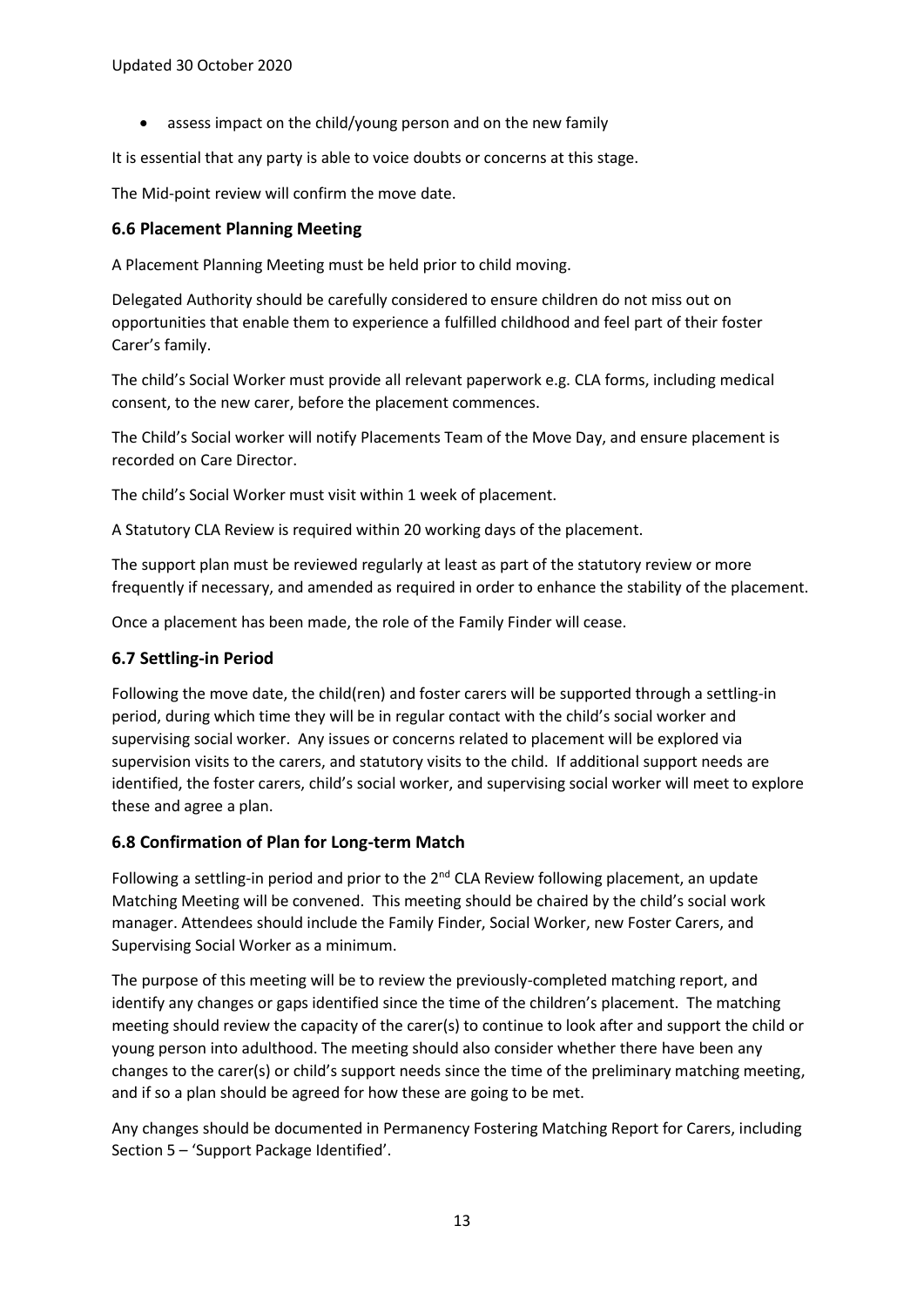If the update matching meeting agrees that the time is right to proceed with formal long-term matching, the Family Finder will book on to the next available Foster Panel. The plan will be confirmed via the child's 2nd CLA review following placement.

### **6.9 Foster Panel and Post-Panel Process**

The long-term match should be presented and confirmed via the foster panel and post-panel process, following the guidelines outlined under sections 5.3 and 5.4.

Family Finder, Child's Social Worker, Foster Carer(s) (both if applicable) and Supervising Social Worker are all expected to attend Fostering Panel. The child/young person is encouraged and welcome to attend, depending upon their age and level of understanding. Where a child chooses not to attend Panel, consideration should be given to how they may be involved in the process i.e. provide something in writing/picture.

Following the conclusion of panel processes, Family Finder involvement will cease.

### **7. Connected Persons**

The assessment of family and friends/connected persons foster carer contains all information regarding the child, birth family and prospective carers required by the Fostering Panel to approve a permanent match.

The assessing social worker must make prospective carers aware of SBC Staying Put Policy, and the assessment must confirm Carers' understanding of permanent foster care and their commitment to the child into adulthood.

The Fostering Panel will consider the permanent match when considering the approval of the prospective connected person's carer approval.

If the match is recommended to, and approved by the Agency Decision Maker, this will be considered a Permanent Foster Placement, unless otherwise stated e.g. as a short term placement.

When the Permanent Match is agreed by the Agency Decision Maker, Business Support will update Carers records on Care Director, designating the placement as permanent, unless otherwise stated.

The Child's Social worker will ensure the child's record also reflects this change.

A letter will be sent to carers and the child/children to advise them of the change in status of the placement.

Child's Social Worker is to confirm in writing decision to parents and /or person with parental authority.

# **8. Frequency of Statutory Social Worker Visits**

Once formally approved as permanent by the Agency Decision Maker, visits to foster carers can take place every 6 weeks. After the first year of placement the Child's Social Worker can consider a further reduction in visits, provided the placement meets requirements for a reduction in visits.

For long-term / permanent placements, frequency of visits must take into account the permanent nature of the placement, and also consider the support needs of the child and the Carers.

In exceptional circumstances after the first year of a permanent placement, where a placement is very settled, the frequency of visits during the subsequent years could be changed to reflect the